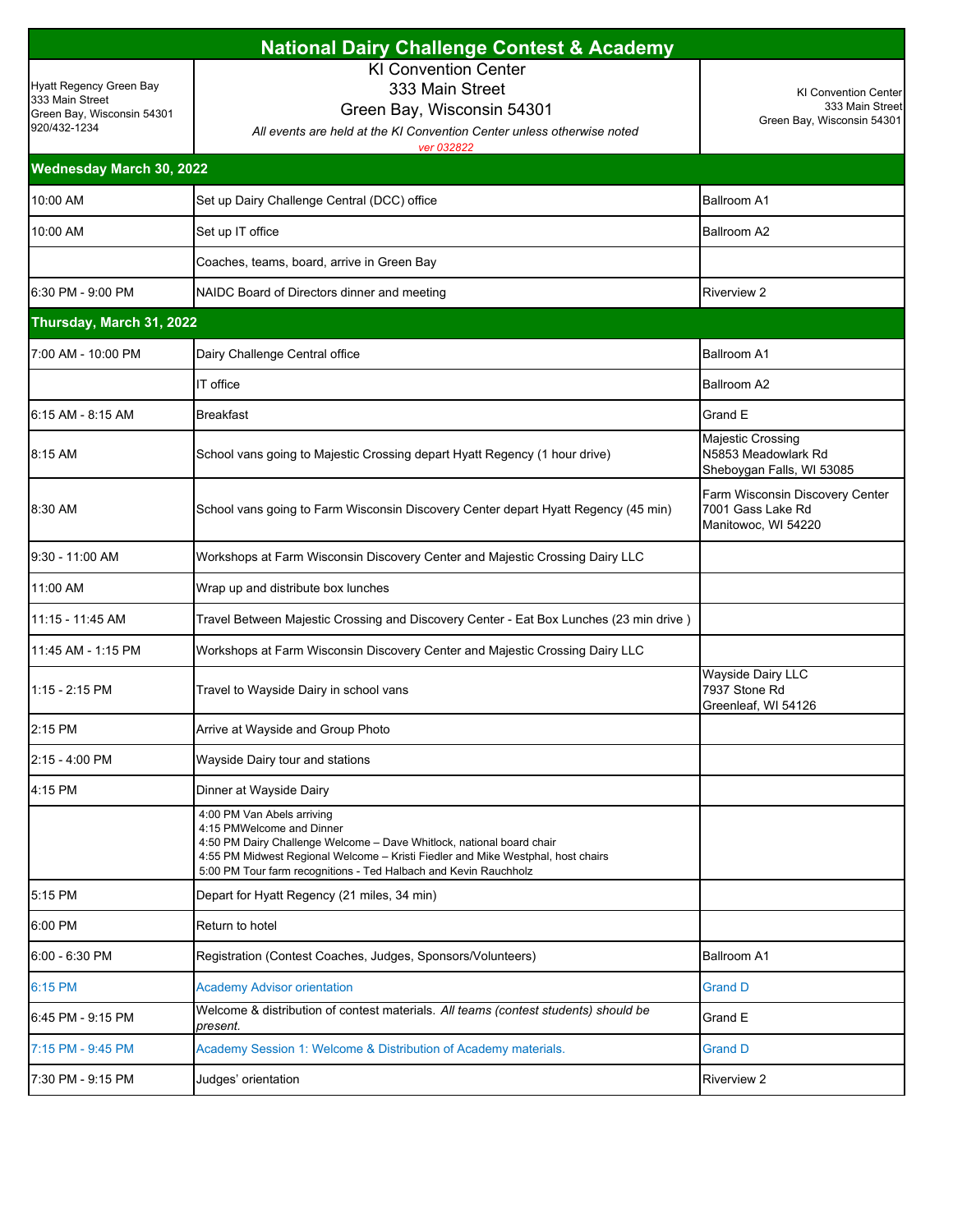| Friday, April 1, 2022 |                                                                                                                                                                                                                                                              |                                                                       |  |  |
|-----------------------|--------------------------------------------------------------------------------------------------------------------------------------------------------------------------------------------------------------------------------------------------------------|-----------------------------------------------------------------------|--|--|
| 6:00 AM - 10:00 PM    | Dairy Challenge Central office                                                                                                                                                                                                                               | <b>Ballroom A1</b>                                                    |  |  |
| 6:00 AM - 12:00 PM    | IT office                                                                                                                                                                                                                                                    | Ballroom A2                                                           |  |  |
| $6:00$ AM $-$ 7:00 AM | Sponsor and media check-in at DCC                                                                                                                                                                                                                            |                                                                       |  |  |
| 6:00 AM               | <b>Breakfast Buffet</b>                                                                                                                                                                                                                                      | Grand E                                                               |  |  |
| 6:30 AM               | Farm visit overview and instructions for students and judges                                                                                                                                                                                                 | Grand E                                                               |  |  |
| 6:30 AM               | Volunteer meeting (instructions for farm visits)                                                                                                                                                                                                             | Ballroom A3                                                           |  |  |
| $6:45$ AM $-7:00$ AM  | Judges meeting                                                                                                                                                                                                                                               | <b>Riverview 2</b>                                                    |  |  |
| 7:00 AM               | Teams begin loading buses for contest dairy visits.                                                                                                                                                                                                          | Buses depart from KI Center -<br><b>Adams Street Entrance</b>         |  |  |
|                       | Judge panels and coaches follow buses travelling in a group in their own vehicle(s).                                                                                                                                                                         |                                                                       |  |  |
| 7:00 AM - 12:00 PM    | <b>Contest Farm Visit</b>                                                                                                                                                                                                                                    |                                                                       |  |  |
| 7:10 AM               | Bus 1 leaves for contest Dairy A                                                                                                                                                                                                                             |                                                                       |  |  |
| 7:10 AM               | Bus 2 leaves for contest Dairy B                                                                                                                                                                                                                             |                                                                       |  |  |
| 7:15 AM               | Bus 3 leaves for contest Dairy C                                                                                                                                                                                                                             |                                                                       |  |  |
| 7:15 AM               | Bus 4 leaves for contest Dairy D                                                                                                                                                                                                                             |                                                                       |  |  |
| 8:00 AM               | Contest teams and judges arrive at dairies<br>15 min Dairy managers welcome teams, provide overview and guidelines<br>2 hours On-site assessment of contest dairies<br>20 min All teams gather with dairy managers for group interview with judges observing |                                                                       |  |  |
| 11:00 AM              | Contest teams, coaches and Judges depart dairies for conference center                                                                                                                                                                                       |                                                                       |  |  |
| 7:40 AM - 12:15 PM    | <b>Academy Session 2: Farm Visit</b>                                                                                                                                                                                                                         |                                                                       |  |  |
| 7:40 AM               | Groups begin loading buses for Academy dairy visits.                                                                                                                                                                                                         |                                                                       |  |  |
| 7:55 AM               | Buses 5 & 6 leave for Academy Dairy E                                                                                                                                                                                                                        |                                                                       |  |  |
| 8:00 AM               | Buses 7 & 8 leave for Academy Dairy F                                                                                                                                                                                                                        |                                                                       |  |  |
| 8:30 AM               | Academy groups arrive at dairy<br>15 min Dairy managers welcome groups, provide overview and guidelines<br>2 hours On-site assessment of dairy with mentors<br>20 min All groups gather with dairy managers for group interview                              |                                                                       |  |  |
| 11:30 AM              | Load buses at Academy dairy(s) and return groups to Conference Center                                                                                                                                                                                        |                                                                       |  |  |
| 11:15 AM - 1:15 PM    | Lunch available                                                                                                                                                                                                                                              | Grand E                                                               |  |  |
| 11:45 AM - 12:00 PM   | Contest students and Coaches pick up boxed lunches and workroom assignments upon<br>return to hotel                                                                                                                                                          | Lobby South Counter - Hand out<br>boxed lunches upon arrival to hotel |  |  |
| 12:15 - 1:15 PM       | <b>Academy Luncheon</b>                                                                                                                                                                                                                                      | <b>Grand E</b>                                                        |  |  |
| 12:15 PM - 1:00 PM    | Judges have lunch with dairy managers - pick up boxed lunches from Grand E                                                                                                                                                                                   | <b>Riverview 2</b>                                                    |  |  |
| 12:00 PM - 6:00 PM    | IT Office                                                                                                                                                                                                                                                    | <b>Hyatt Room 219</b>                                                 |  |  |
| 12:30 PM - 5:45 PM    | Teams plan and develop presentations in assigned work rooms                                                                                                                                                                                                  |                                                                       |  |  |
| $1:00$ PM $-1:15$ PM  | Judges meeting, instructions for the afternoon                                                                                                                                                                                                               | <b>Riverview 2</b>                                                    |  |  |
| $1:00$ PM $-1:15$ PM  | Volunteer meeting, instructions for interviews                                                                                                                                                                                                               | Hyatt Meeting Rm 6B                                                   |  |  |
| 1:15 PM - 5:45 PM     | Judges plan and develop presentations                                                                                                                                                                                                                        | <b>Riverview 2</b>                                                    |  |  |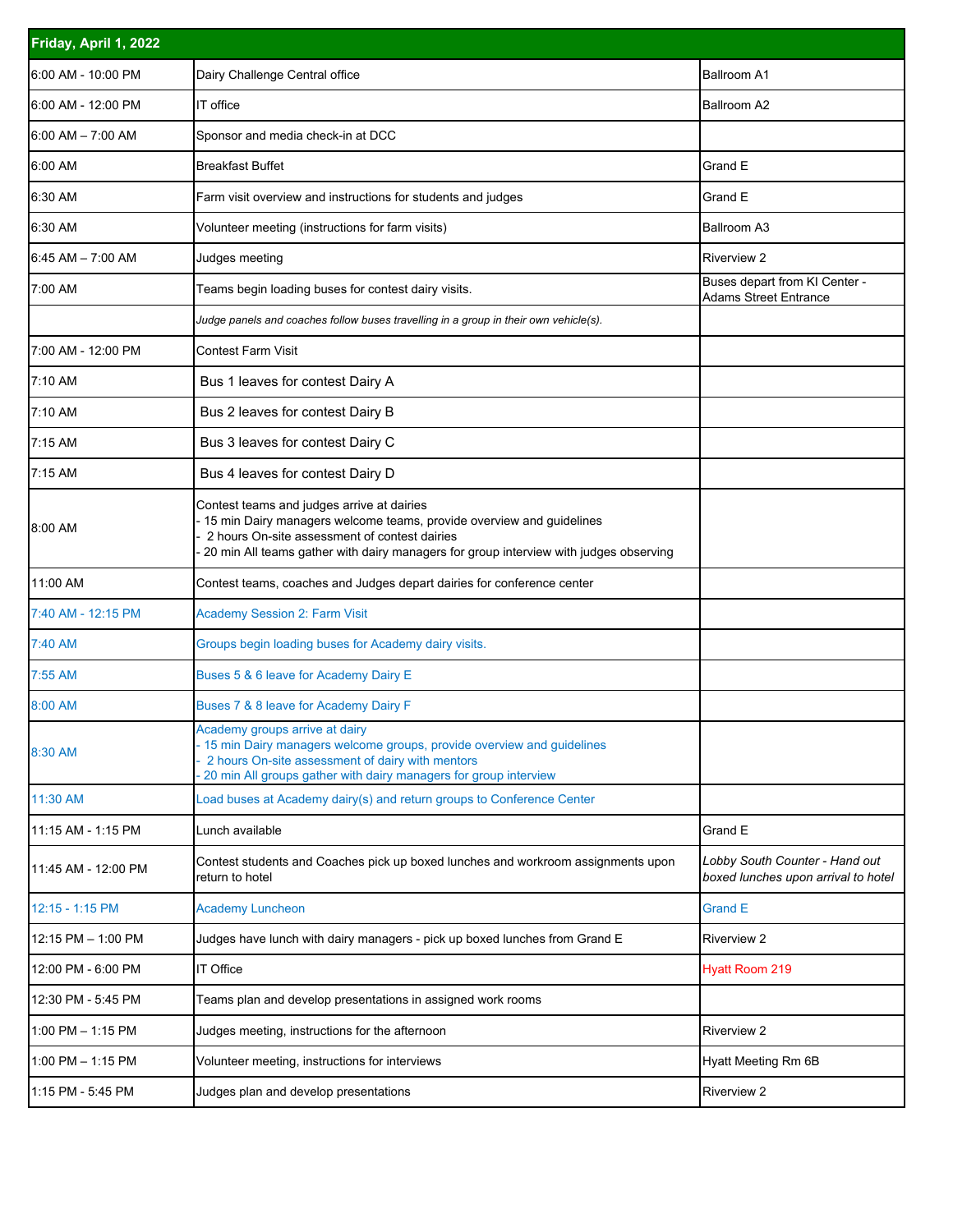| 1:30 PM - 6:00 PM       | Academy Session 3: Analyzing a Dairy (BREAKOUTS IN 2 SEPARATE ROOMS)                                                                                                                              | <b>Academy Dairy E: Grand D</b><br><b>Academy Dairy F: Grand A</b>                                                       |
|-------------------------|---------------------------------------------------------------------------------------------------------------------------------------------------------------------------------------------------|--------------------------------------------------------------------------------------------------------------------------|
|                         | <b>Academy Dairy E</b>                                                                                                                                                                            | <b>Grand D</b>                                                                                                           |
|                         | <b>Academy Dairy F</b>                                                                                                                                                                            | <b>Grand A</b>                                                                                                           |
| 1:20 PM - 3:30 PM       | Individual team interviews with dairy managers with judges observing<br>(17 minutes/session)                                                                                                      | Dairy A&B: Hyatt Meeting Rm 6A                                                                                           |
|                         | A&B<br>C&D<br>Dairy:                                                                                                                                                                              | Dairy C&D: Hyatt Meeting Rm 6B                                                                                           |
|                         | 1:20 PM Teams: 1&7 13&19                                                                                                                                                                          |                                                                                                                          |
|                         | 1:40 PM Teams: 2&8 14&20                                                                                                                                                                          |                                                                                                                          |
|                         | 2:00 PM Teams: 3&9<br>15&21                                                                                                                                                                       |                                                                                                                          |
|                         | 2:30 PM Teams: 4&10 16&22                                                                                                                                                                         |                                                                                                                          |
|                         | 2:50 PM Teams: 5&11 17&23                                                                                                                                                                         |                                                                                                                          |
|                         | 3:10 PM Teams: 6&12 18&24                                                                                                                                                                         |                                                                                                                          |
| $2:00$ PM $-5:00$ PM    | Snacks available                                                                                                                                                                                  | Hyatt Room 219                                                                                                           |
| $2:00$ PM $-$ 4:00 PM   | Lambeau set up (volunteer team)                                                                                                                                                                   | Lambeau Field<br>1265 Lombardi Ave<br>Green Bay, WI 54304                                                                |
| 2:00 PM - 5:00 PM       | Career & Innovation Fair booth set-up                                                                                                                                                             | <b>Grand Foyer</b>                                                                                                       |
| 2:00 PM - 3:00 PM       | <b>Coaches Meeting</b>                                                                                                                                                                            | Ballroom A3                                                                                                              |
| 3:00 PM - 5:30 PM       | Coaches Tour and Reception (transportation provided)                                                                                                                                              | Bus departs from KI Center - Adams<br><b>Street Entrance for Pagels Dairy</b><br>N4893 County Rd C<br>Kewaunee, WI 54216 |
| 6:00 PM                 | Teams upload final presentations by 6:00 PM<br>Each team should send 2 representatives to IT to confirm upload                                                                                    | Hyatt Room 219?                                                                                                          |
| 6:00 PM                 | Judges turn in their assessment and contest data                                                                                                                                                  | <b>Ballroom A1</b>                                                                                                       |
| 6:45 PM - 9:30 PM       | Lambeau Field: Friday Night Tailgate and Stadium Tour                                                                                                                                             | Buses depart from KI Center -<br><b>Adams Street Entrance</b>                                                            |
| Saturday, April 2, 2022 |                                                                                                                                                                                                   |                                                                                                                          |
| 6:30 AM - 9:00 PM       | Dairy Challenge Central and IT offices                                                                                                                                                            | <b>Ballroom A1</b>                                                                                                       |
| 6:30 AM - 8:30 AM       | <b>Breakfast</b>                                                                                                                                                                                  | Grand E                                                                                                                  |
| 7:00 AM - 9:00 AM       | Sponsor set-up for Career & Innovation Fair                                                                                                                                                       | <b>Grand Foyer</b>                                                                                                       |
| 7:15 AM                 | Volunteer meeting                                                                                                                                                                                 | Ballroom A3                                                                                                              |
| 7:30 AM - 7:50 AM       | Judges meeting                                                                                                                                                                                    | <b>Riverview 2</b>                                                                                                       |
| 7:45 AM - 9:45 AM       | Teams to report to holding room 15 minutes prior to scheduled presentation time.                                                                                                                  | Grand F                                                                                                                  |
| 7:30 AM - 4:00 PM       | Coffee available                                                                                                                                                                                  | <b>Grand Foyer</b>                                                                                                       |
| 8:00 AM - 11:00 AM      | Morning team presentations (60-minute intervals)*<br>once teams have presented, they should debrief, do a team photo from 10 AM - 2 PM, and meet with<br>sponsors in the Career & Innovation Fair |                                                                                                                          |
|                         | Dairy: A B C D                                                                                                                                                                                    | Dairy A: Grand G                                                                                                         |
|                         | 8:00 - Teams: 1 7 13 19                                                                                                                                                                           | Dairy B: Riverview 2                                                                                                     |
|                         | 9:00 - Teams: 2 8 14 20                                                                                                                                                                           | Dairy C: Grand H                                                                                                         |
|                         | 10:00 - Teams: 3 9 15 21                                                                                                                                                                          | Dairy D: Riverview 3                                                                                                     |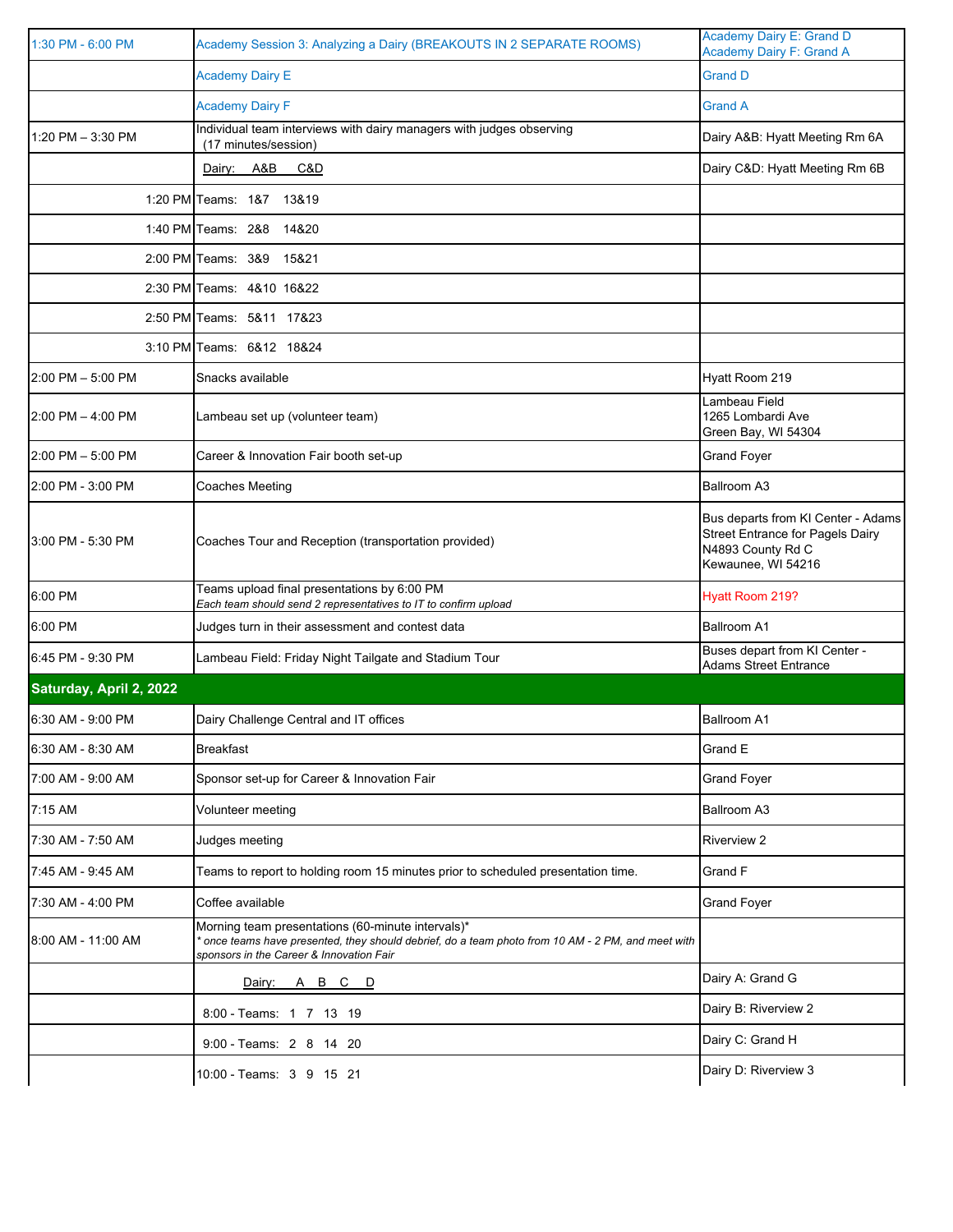| 8:00 AM-12:00 PM                | Academy Session 4: Professional Development/Farm Analysis Presentations                                                                                                                                |                      |
|---------------------------------|--------------------------------------------------------------------------------------------------------------------------------------------------------------------------------------------------------|----------------------|
| 8:00 AM - 8:50 AM               | Professional Development: Dairy Farming in Today's Environment. Brent Robinson, Green<br>Point Dairy.<br>All students - Contest and Academy - are invited to attend this session.                      | <b>Grand D</b>       |
| 9:15 AM - 12:00 PM              | AM Corporate Technology Presentations and Career & Innovation Fair<br>for afternoon presenting Contest Teams                                                                                           |                      |
| 9:15 AM - 12:00 PM              | Career & Innovation Fair                                                                                                                                                                               | <b>Grand Foyer</b>   |
| 9:15 AM - 12:00 PM              | Corporate Technology Presentations<br>* All afternoon presenting Contest Teams are required to attend all these sessions - attendance will<br>be taken.                                                | Grand B & C          |
| 9:15 AM - 9:45 AM               | Evaluating Technology Investments. Matt Lange, Farm Credit                                                                                                                                             | Grand B              |
| 10:00 AM - 10:30 AM Choose one: |                                                                                                                                                                                                        |                      |
|                                 | Building Credibility with the Use of Technology on Farm. Mateus Peiter, Cargill                                                                                                                        | Grand B              |
|                                 | What Companies are Looking for in New Grads. Jack Hippen, ST Genetics                                                                                                                                  | Grand C              |
| 10:45 AM - 11:15 AM Choose one: |                                                                                                                                                                                                        |                      |
|                                 | Enhancing Sustainability through Reproductive and Genetic Performance. Dave Thorbahn,<br><b>Select Sires</b>                                                                                           | Grand B              |
|                                 | US Dairy Sustainability - Applied Solutions. Curt Gooch, Land O'Lakes - Truterra                                                                                                                       | Grand C              |
| 11:30 AM - 12:00 PM Choose one: |                                                                                                                                                                                                        |                      |
|                                 | Breeding Strategies and ROI. Jenny DeMunck, GENEX                                                                                                                                                      | Grand B              |
|                                 | Beyond Heat Detection - How Monitoring Technology Helps Maximize Labor Efficiency,<br>Automation, and ROI. Sarah Anderson, Merck/Allflex                                                               | Grand C              |
| 9:00 AM - 11:15 AM              | Morning Team Debriefing                                                                                                                                                                                | <b>Riverview 1</b>   |
|                                 | 9:00 - Teams 1, 7, 13, 19<br>10:00 - Teams 2, 8, 14, 20<br>11:00 - Teams 3, 9, 15, 21                                                                                                                  |                      |
| 9:00 AM-12:00 PM                | <b>Academy Farm Analysis Presentations</b>                                                                                                                                                             |                      |
|                                 | <b>Academy Dairy E</b>                                                                                                                                                                                 | <b>Grand D</b>       |
|                                 | <b>Academy Dairy F</b>                                                                                                                                                                                 | <b>Grand A</b>       |
| 10:00 AM - 2:00 PM              | Contest Team and Academy Group photos                                                                                                                                                                  | outside Riverview 1  |
| 11:00 AM-1:00 PM                | Lunch buffet                                                                                                                                                                                           | <b>Grand E</b>       |
| 11:30 AM                        | Volunteer meeting                                                                                                                                                                                      | Ballroom A3          |
| 11:45 AM - 2:45 PM              | Teams to report to holding room 15 minutes prior to scheduled presentation time.                                                                                                                       | Grand F              |
| 12:00 PM - 3:00 PM              | Afternoon team presentations (60-minute intervals)*<br>once teams have presented, they should debrief, do a team photo between 10 AM - 2 PM, and meet<br>with sponsors in the Career & Innovation Fair |                      |
|                                 | Dairy:<br><u>A B C D</u>                                                                                                                                                                               | Dairy A: Grand G     |
|                                 | 12:00 - Teams: 4 10 16 22                                                                                                                                                                              | Dairy B: Riverview 2 |
|                                 | 1:00 - Teams: 5 11 17 23                                                                                                                                                                               | Dairy C: Grand H     |
|                                 | 2:00 - Teams: 6 12 18 24                                                                                                                                                                               | Dairy D: Riverview 3 |
| 1:00 PM - 5:00 PM               | Academy Session 5: Corporate Technology Presentations and Career & Innovation Fair                                                                                                                     |                      |
| 1:00 PM - 4:30 PM               | PM Corporate Technology Presentations and Career & Innovation Fair for morning<br>presenting teams and Academy students                                                                                |                      |
| 1:00 PM - 4:30 PM               | Career & Innovation Fair                                                                                                                                                                               | <b>Grand Foyer</b>   |